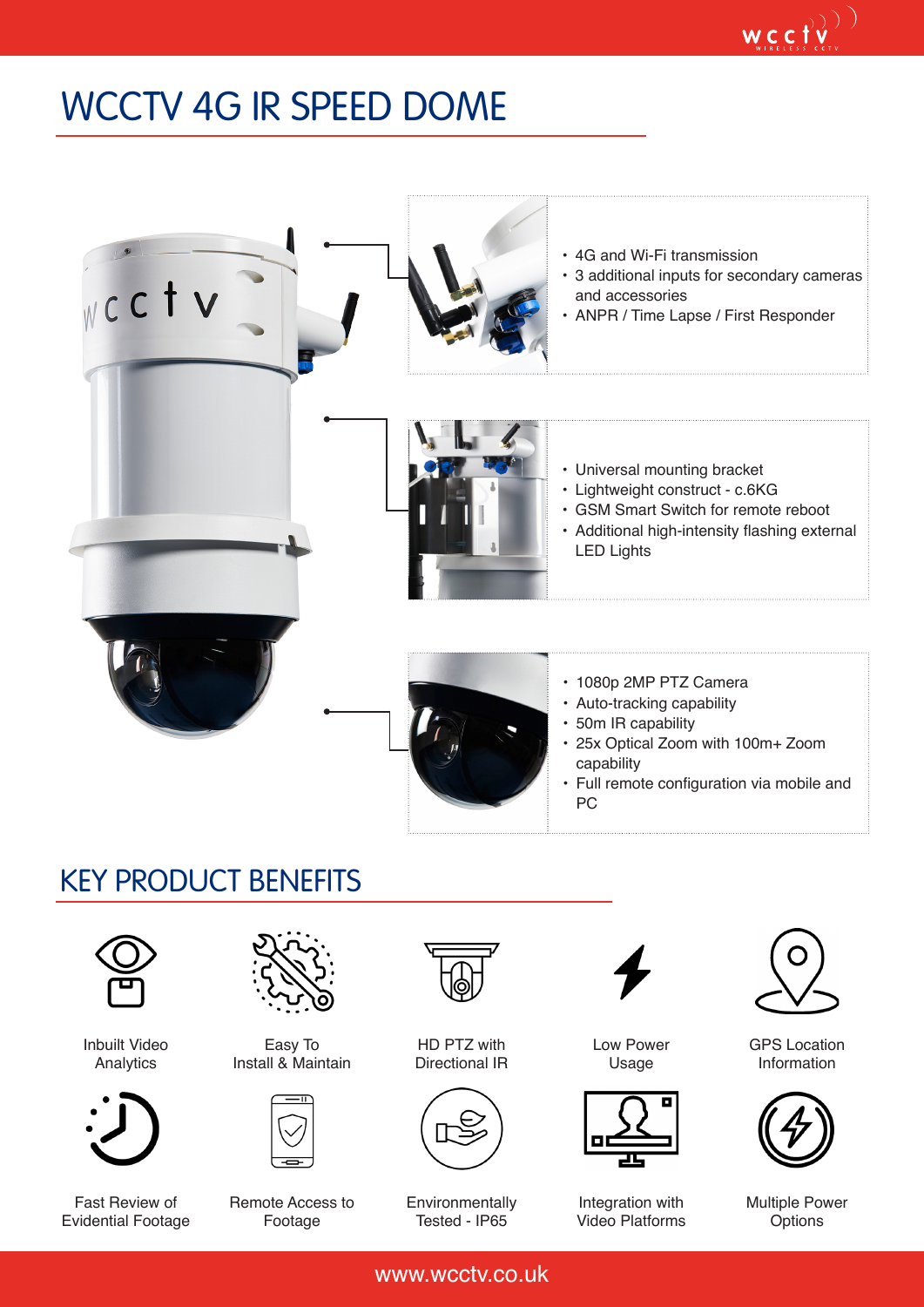$wc_{\text{vertex}}(t,v^{(1)}_{\text{vertex}})$ 

# WCCTV 4G IR SPEED DOME

WCCTV's 4G IR Speed Dome is a redeployable CCTV camera specifically designed to deliver live and recorded high definition images via 4G mobile transmission. As an all-in-one surveillance system, it combines an infrared PTZ camera, local recording capacity (up to 4TB) and integrated 4G transmission technology into a single, lightweight unit.

Live and recorded footage from the cameras can be accessed via 4G and Wi-Fi connectivity, allowing users to remotely view and download the video via smartphone, tablet, laptop, or a CCTV control room

The unit features three additional input channels, allowing secondary cameras such as ANPR cameras, PTZ cameras or static cameras to be bolted-on. These cameras are able to share the 4G connectivity and internal storage of the 4G IR Speed Dome.

The camera also contains inbuilt video analytics functionality which provides visual verification and email alarms for a range of intelligent surveillance applications and inbuilt auto-tracking functionality for automated monitoring.

#### PRODUCT VARIANTS



Panoramic Dome Covert Dome Covert Dome Solar Dome

IR PTZ camera and 3 panoramic lenses

## **ACCESSORIES**

**Community Safety** 



Designed to discreetly blend into its environment



Off-grid sites where no mains power available



Allows users to remotely control the power to a Redeployable Dome



Automatic number plate recognition

GSM Smart Switch **ANPR** ANPR First Responder Voice-down alarm system

#### EXAMPLE APPLICATIONS with cloud storage and live feed









Temporary Works **Security** 







Traffic & UTC Monitoring



Management

Project Management

Major Public Events

www.wcctv.co.uk

Safety City Centre CCTV Town Centre